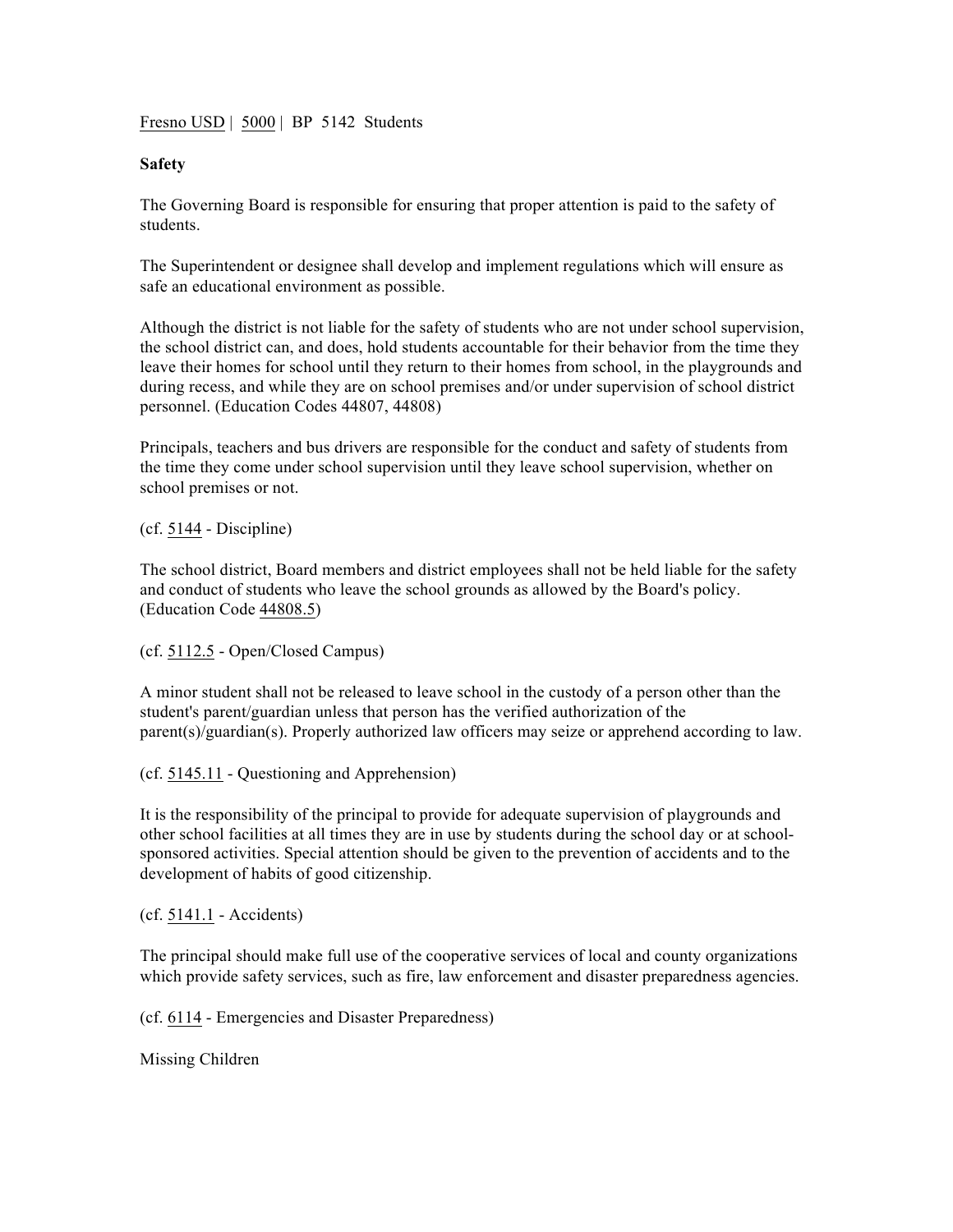Consistent with district efforts to create a safe and secure environment for children and in order to assist in locating missing children, the Board recognizes that all employees of the district must be made aware of the plight of missing children. Each principal shall be responsible for seeing that information on missing children is posted in the school.

Eye Protection Devices

The Superintendent or designee is directed to develop regulations which require that eye protective devices are worn by students, teachers and visitors at any time when they are engaged in or observing an activity or using hazardous substances or equipment likely to cause injury to the eyes. (Education Code 32030, 32031)

The Board shall provide eye safety devices required by law at the district expense. (Education Code 32033)

Legal Reference:

EDUCATION CODE

32001 Fire alarms and drills

32020 School gates; entrances for emergency vehicles

32030-32034 School eye safety

32040 First aid equipment

32200 Fire drills

40048 Missing children; posting of information

44807 Duty of teachers concerning conduct of pupils to hold them accountable for conduct to and from schools, on playgrounds, and during recess

44808 Exemption from liability when students are not on school property

44808.5 Permission for pupils to leave school grounds; notice (high school)

48900 Hazing

49068.5 Missing children; transfers

49341 Need for safety in school science laboratories

51202 Instruction in personal and public health and safety

PENAL CODE

245.6 Hazing